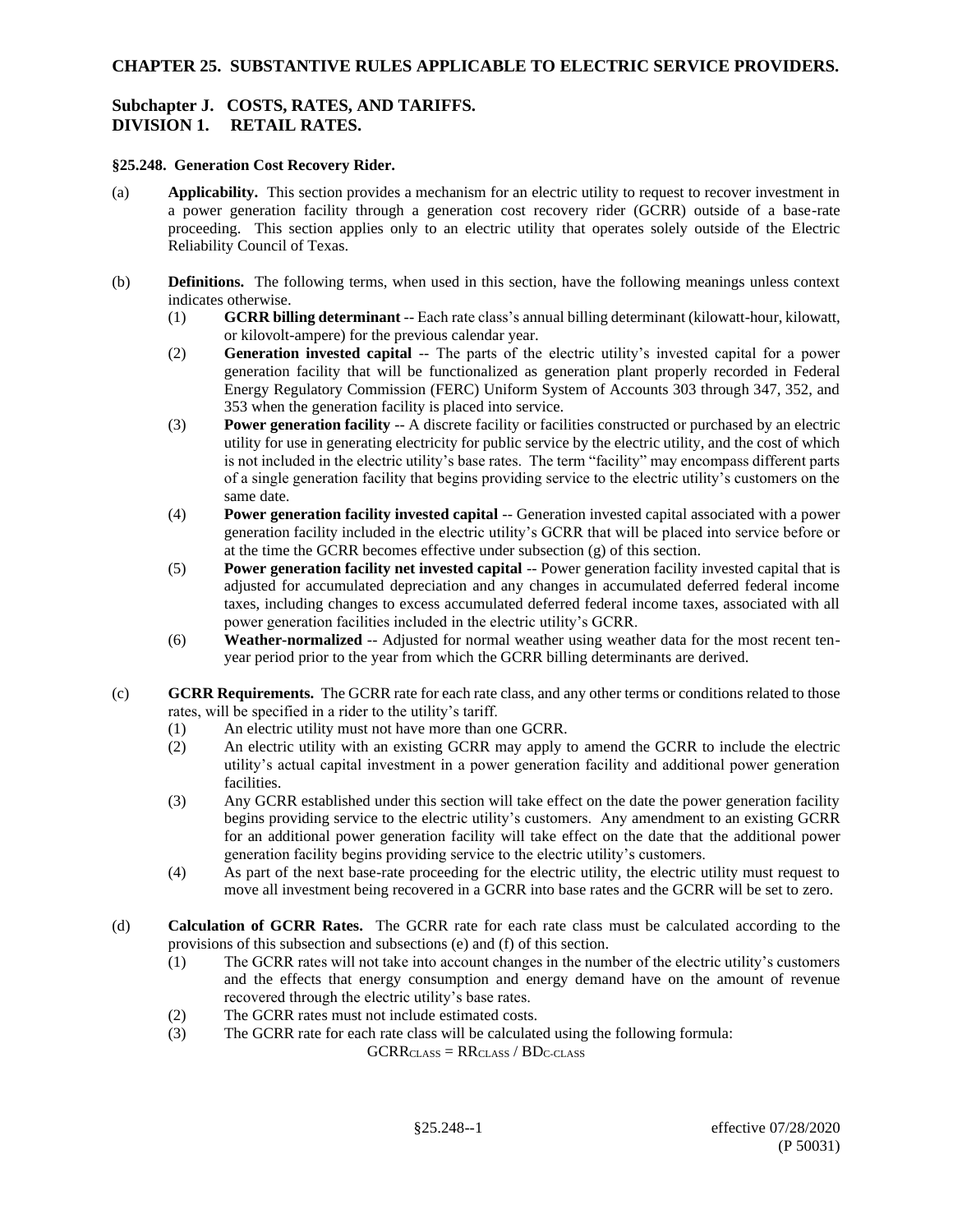## **CHAPTER 25. SUBSTANTIVE RULES APPLICABLE TO ELECTRIC SERVICE PROVIDERS.**

# **Subchapter J. COSTS, RATES, AND TARIFFS.**

# **DIVISION 1. RETAIL RATES.**

- (4) The values of the terms used in this subsection will be calculated as follows:
	- (A)  $RR_{\text{CLASS}} = RR_{\text{TOT}} * ALLOC_{\text{C}\text{-CLASS}}$
	- (B)  $RR_{TOT} = TRAF * ((PGFIC * ROR_{RC}) + PGFDEPR + PGFFIT + PGFOT)$
	- $(C)$  ALLOC<sub>C-CLASS</sub> =  $ALLOC_{RC-CLASS}$  \* (BD<sub>C-CLASS</sub> / BD<sub>RC-CLASS</sub>) /  $\Sigma$  (ALLOC<sub>RC-CLASS</sub> \* (BD<sub>C-CLASS</sub> / BD<sub>RC-</sub> CLASS))
- (5) The terms used in this subsection represent or are defined as follows:
	- (A) **Descriptions of calculated values.**
		- (i) **GCRRCLASS** -- GCRR rate for a rate class.
		- (ii) **RRCLASS** -- GCRR class revenue requirement.
		- (iii) **RRTOT** -- Total GCRR revenue requirement.
		- (iv) **ALLOCC-CLASS** -- GCRR class allocation factor for a rate class.
		- (B) **GCRR billing determinants and power generation facility values.**
			- (i) **BDC-CLASS** -- GCRR billing determinants that are weather-normalized.
				- (ii) **PGFIC** -- Power generation facility net invested capital.
				- (iii) **PGFDEPR** -- Power generation facility depreciation expense.
				- (iv) **PGFFIT** -- Federal income tax expense associated with the return on the power generation facility net invested capital, reduced by any tax credits related to the power generation facility that are not returned to customers as a credit or other offset to eligible fuel expense.
				- (v) **PGFOT** -- Other tax expense associated with the power generation facility.
		- (C) **Baseline values.** The following values are based on those values used to establish rates in the electric utility's most recent base-rate proceeding, or if an input to the GCRR calculation from the electric utility's last base-rate proceeding is not separately identified in that proceeding, it will be derived from information from that proceeding:
			- (i) **TRAF** -- Texas retail jurisdiction production allocation factor value used to establish rates in the electric utility's last base-rate proceeding determined under the provisions of subsection (e) of this section.
			- (ii) **BDRC-CLASS** -- Rate class billing determinants used to establish generation base rates in the last base-rate proceeding. Energy-based billing determinants will be used for those rate classes that do not include any rate demand charges, and demand-based billing determinants will be used for those rate classes that include rate demand charges.
			- (iii) **RORRC** -- After-tax rate of return approved by the commission in the electric utility's last base-rate proceeding.
			- (iv) **ALLOCRC-CLASS** -- Rate class allocation factor value determined under the provisions of subsection (e) of this section.
- (e) **Jurisdictional and class allocation factors.** For calculating GCRR rates, the baseline jurisdictional and rate-class allocation factors used to allocate generation invested capital in the last base-rate proceeding will be used.
- (f) **Customer classification.** For the purposes of establishing GCRR rates, customers will be classified according to the rate classes established in the electric utility's most recently completed base-rate proceeding.
- (g) **GCRR application**. An electric utility may file an application for a GCRR before the electric utility places a power generation facility in service. An electric utility may include only one discrete power generation facility in an application for a GCRR. An electric utility may file an application to amend its GCRR to include another discrete power generation facility even if it has another application to amend its GCRR pending before the commission. The proceeding for a GCRR application must conform to the requirements of this subsection.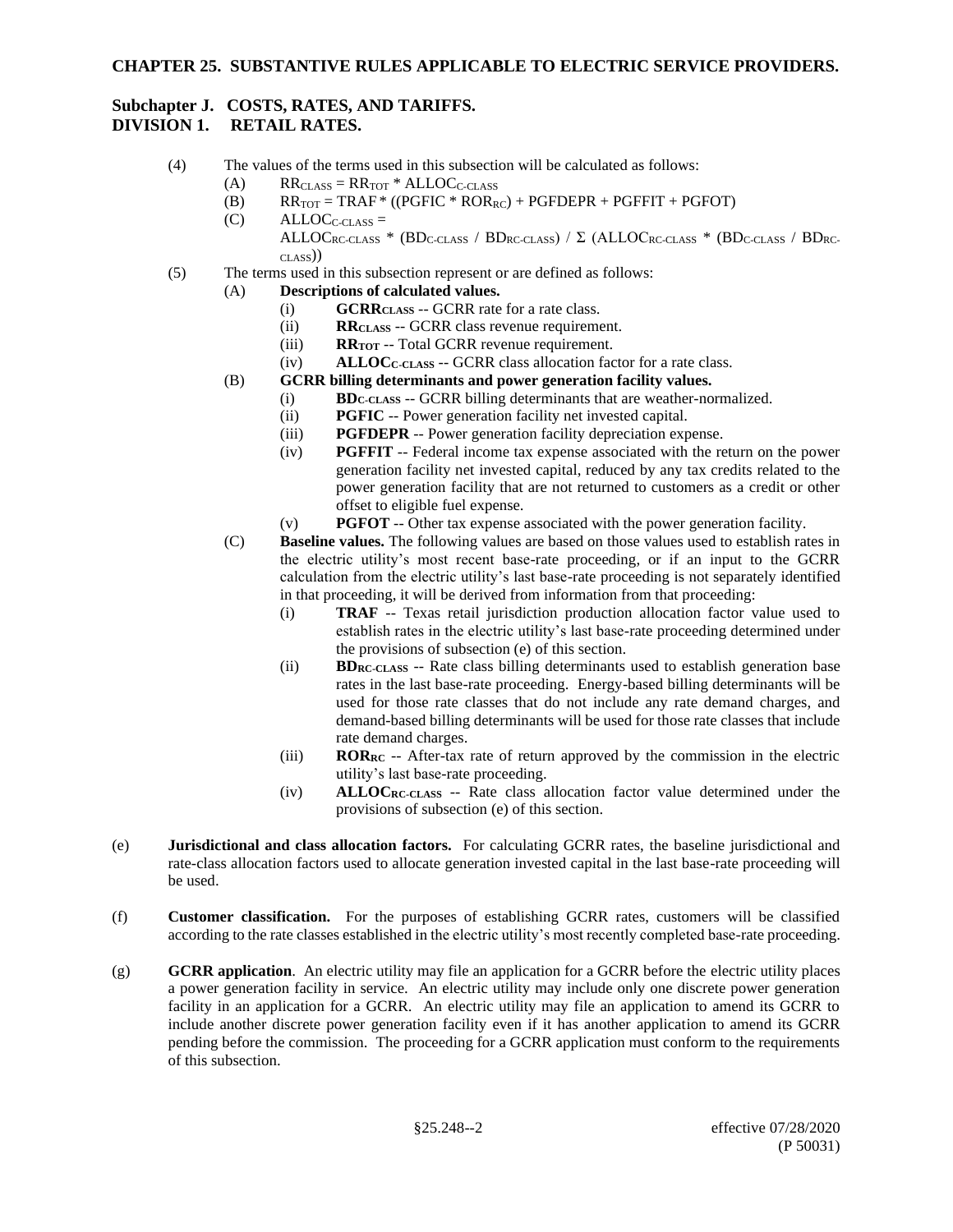# **Subchapter J. COSTS, RATES, AND TARIFFS.**

## **DIVISION 1. RETAIL RATES.**

- (1) **Scope of proceeding.** The issues of whether generation invested capital included in an application for a GCRR complies with PURA and is prudent, reasonable, and necessary will not be addressed in a GCRR proceeding.
- (2) **Notice**. The applicant must notify all parties in the applicant's last base-rate proceeding that an application was filed. The notice must be provided by first-class mail and mailed the same day the application is filed. The notice must specify the docket number assigned to the application and a copy of the application must be included with the notice.
- (3) **Parties and intervention**. Requests to intervene must be filed no later than 10 calendar days after the date the application is filed. Objections to a request to intervene must be filed no later than five working days after the request is filed. All requests to intervene must be ruled upon no later than 21 calendar days after the application is filed.
- (4) **GCRR forms.** If the commission adopts a form for GCRR applications, an electric utility must file its application using that form.
- (5) **Sufficiency of application**. A motion to find the application materially deficient must be filed no later than 10 calendar days after the application is filed. A motion to find an amended application deficient, when the amendment is in response to an order issued under this paragraph, must be filed no later than five working days after the amended application is filed. The motion must specify the nature of any alleged deficiency and, if the commission has adopted a form for a GCRR application, the particular requirements of the form for which the application is alleged to be out of compliance. The applicant's response to such motion must be filed no later than five working days after the motion is filed. Within five working days of the applicant's response, the presiding officer must issue an order finding the application sufficient or deficient, and if deficient must specify the deficiencies and the time within which the applicant must amend its application to cure the deficiencies. If the presiding officer has not issued a written order within 35 calendar days of the filing of the application, or 25 calendar days of the filing of an amended application, concluding that material deficiencies exist in the application, the application is sufficient.
- (6) **Action on application**. If the requirements of §22.35 of this title are met, the presiding officer must issue a notice of approval within 60 calendar days of the date an application is found to be sufficient by order or rule. The presiding officer may extend this time if a party demonstrates that additional time is needed to review the application or the presiding officer needs additional time to prepare the notice of approval. Further, if the presiding officer determines that the application should be considered by the commission, the presiding officer must issue a proposed order for consideration by the commission at the next available open meeting.
- (h) **Update of generation invested capital.** Within 60 calendar days after a power generation facility included in a GCRR begins providing service to the electric utility's customers, the electric utility may file an application to update the GCRR to reflect the electric utility's actual capital investment in the power generation facility. An application to update the GCRR under this subsection is subject to the requirements in subsection (g) of this section. Any update to the GCRR made under this subsection must include carrying costs on the amount of investment in excess of the investment initially approved for recovery under subsection (g) of this section. Carrying costs will accrue monthly from the date the power generation facility began providing service to the electric utility's customers through the date the adjustment is approved and must be calculated using the rate of return approved by the commission in the electric utility's most recent base-rate proceeding.

## (i) **Reconciliation.**

(1) Amounts recovered through a GCRR approved under this section are subject to reconciliation in the first base-rate proceeding for the electric utility that is filed after the effective date of the GCRR. The reconciliation will true up the total amount actually recovered through the GCRR approved under this section with the total revenue requirement that the approved GCRR was designed to